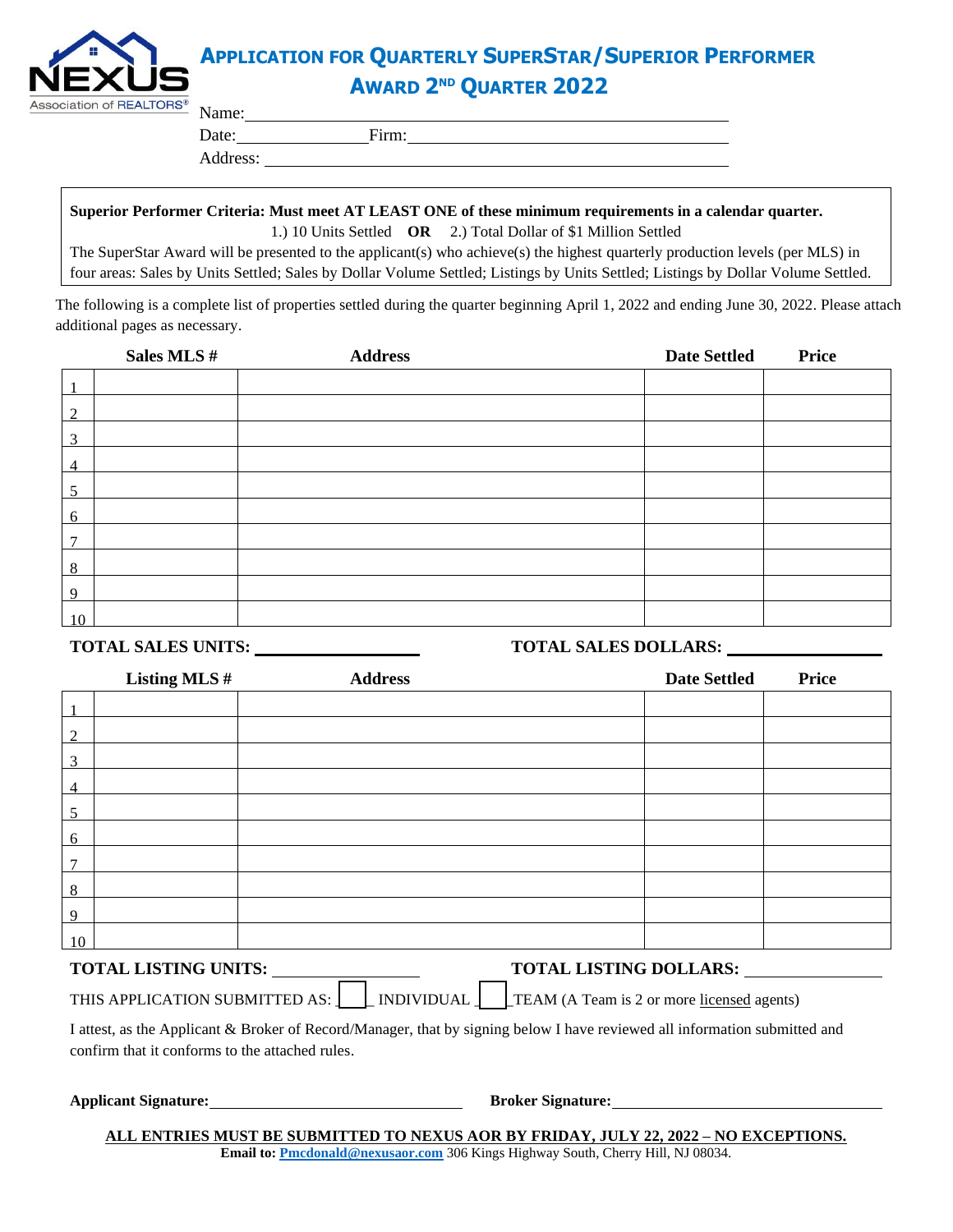### **Superior Performer and SuperStar Quarterly Award**

The award will be presented to the individual or team who achieve the highest quarterly production levels (per MLS) in the following four areas:

- a) Sales- Units Settled
- b) Sales- Dollar Volume Settled
- c) Listings- Units Settled
- d) Listing Dollar Volume Settled

#### **RULES:**

- a) A Team consists of two (2) or more licensed agents working together whether they advertise as a team/group or not.
- b) Both Primary and Secondary Members are eligible to apply for the award.
- c) Listing and Sales from anywhere in our region will be accepted, even if they cross state lines.
- d) All applications must be submitted by the established deadline.
- e) Application must include MLS numbers (copies not required) and settled dollar amounts. If non MLS, acceptable proof of compensations must be submitted to qualify.
- f) Broker/Manager must sign off and validate that the information on the application is accurate and if the agent is an Individual or part of a Team.
- g) Only Agents can apply for this award, Office Managers, Designated REALTORS® and Broker Owners are not permitted.
- h) Applicants must be in good standing with NEXUS AOR. No one will be allowed to apply for the award unless their unpaid dues or the issue for the status is satisfied.
- i) In the event of any controversies, the CEO will make the final determination.